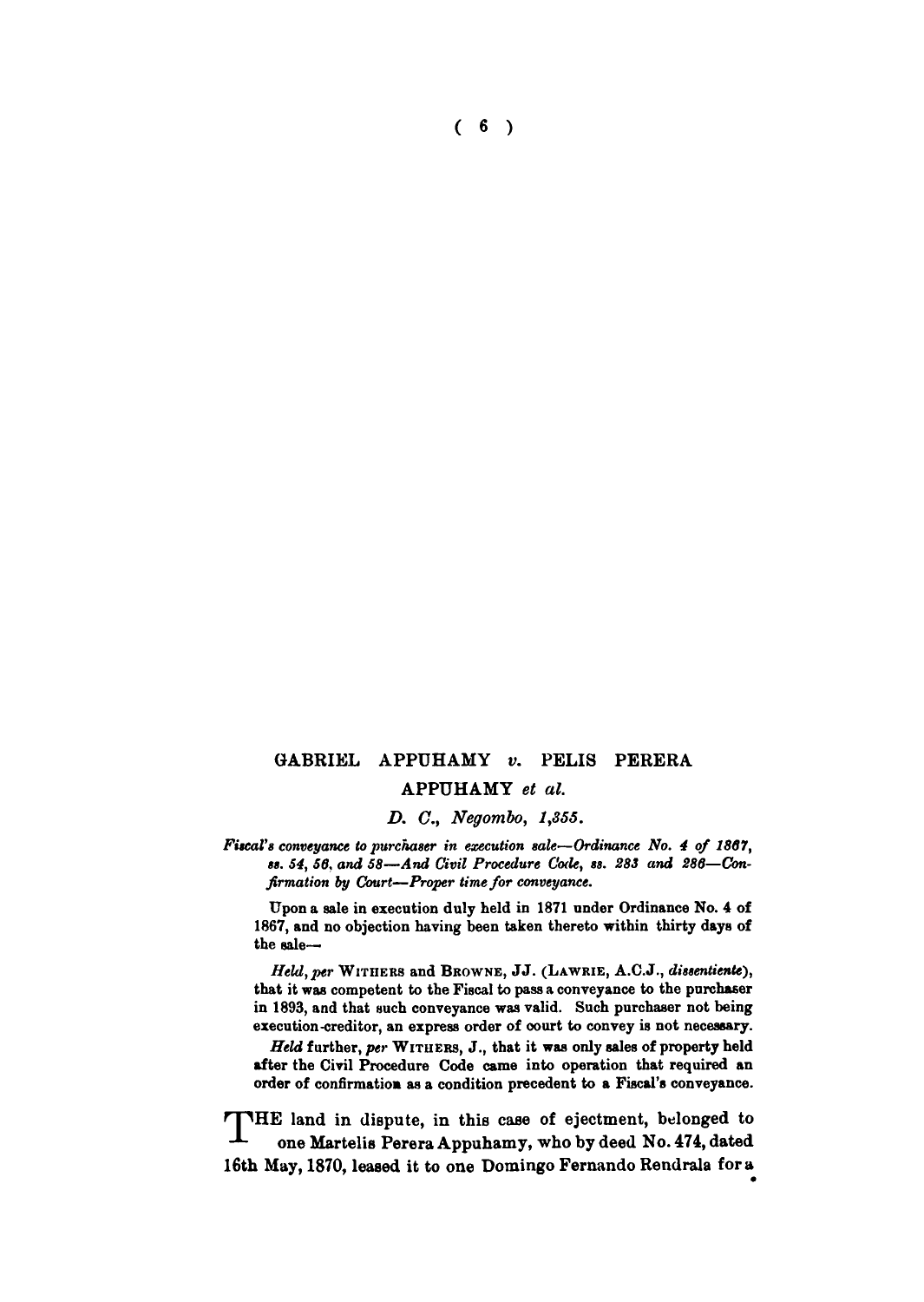**term of twenty years, and pat him in possession thereof. On the 31st August, 1871, the Fiscal of Negombo, in pursuance of a writ of execution issued against Martelis Perera, seized the land and sold it by public auction to the plaintiff, who bought it subject to the lease in favour of Domingo Fernando. On the death of the lessee, his legal representatives, by deed dated 11th August, 1874, assigned to the plaintiff the unexpired term of the lease and put him in possession of the land. He continued to hold it till the expiry of the lease, and thereafter on the 11th May, 1893, obtained from the Fiscal a conveyance of the premises in his favour, as purchaser in execution. The plaintiff averred in his plaint (filed on the 5th September, 1893) that the defendants, on the 28th February, 1892, entered upon the land, and, having ousted the plaintiff's lessee, were in unlawful possession thereof; and he prayed for declaration of title and for ejectment of defendants.** 

**The second defendant only appeared, and in his answer he averred that the Court, by its order dated 7th February, 1893, had refused to confirm the sale in question, which was therefore no sale. He also pleaded that the Fiscal'e conveyance was obtained by fraud; and denying the ouster and unlawful possession complained of, he claimed the land as his own by right of purchase from Martelis Perera (from whom the plaintiff also professed to derive his title) by deed dated 11th March, 1892, and duly registered on the 12th March, 1892. He prayed for declaration of title and for dismissal of the plaintiff's action.** 

**The Court framed the following issues :—** 

**(1) Is the Fiscal's conveyance in plaintiffs favour void by reason of there being no authority of Court for its issue ?** 

**(2) If valid, what is the effect of its registration ?** 

**(3) If the conveyance be void, does the plaintiff's possession enure to his benefit ?** 

Upon argument, the plaintiff's action was dismissed with costs, **and judgment was entered for the second defendant, declaring him owner of the land.** 

**The plaintiff appealed.** 

**The appeal was argued first on the 12th March, 1895, before LAWRIK, A.C.J., and WITHERS, J. And their Lordships not being able to agree to a judgment, it was argued again on the 5th April, 1895, before LAWRIB, A.C.J., and WITHER <sup>S</sup> and BROWNE, JJ.** 

*Wendt* **and** *Domhorsl,* **for appellant.**  *Bawa,* **for respondents.** 

*Cur. adv. vult.*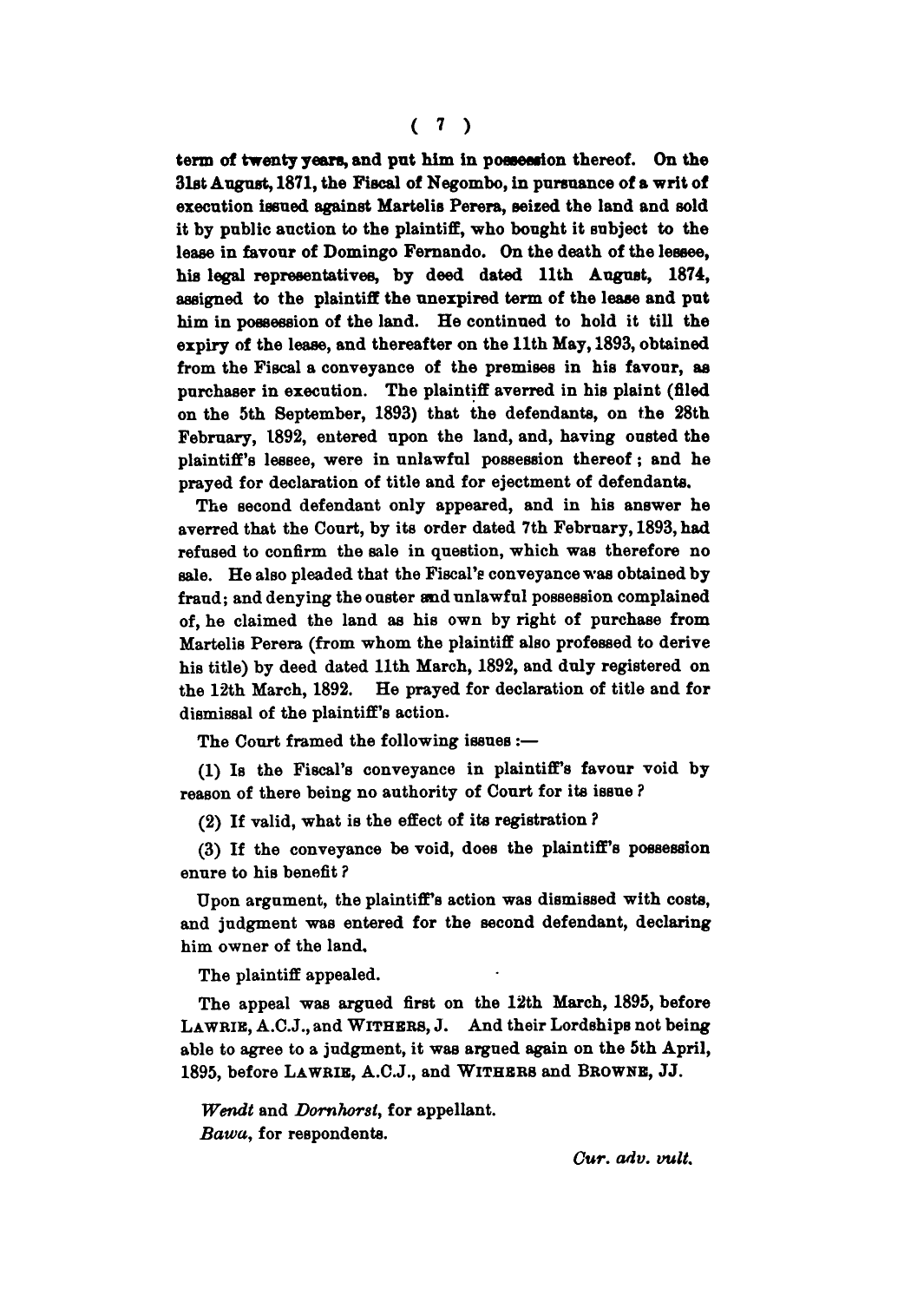**17th April, 1895. LAWRIE, A.C.J.—** 

**The plaintiff averred that on the 31st August, 1871, he purchased the land in question at a Fiscal's sale held in execution of a writ against Martelis Perera.** 

**The defendants in the present action said that they could not admit the fact of the sale in execution, and they put the plaintiff to the proof of it.** 

**The only evidence of the sale adduced at the trial was a conveyance by the Fiscal dated in 1893 (twenty-two years after the alleged sale).** 

**I shall, however, for the purposes of this judgment, assume that it has been proved that the sale in execution in 1871 was in all respects regular, and that the plaintiff, as purchaser at that sale, had a right then to get a conveyance from the Fiscal if he paid the price, supplied the Btamps and survey fees, &c, required by the Ordinance No. 4 of 1876.** 

**The plaintiff did not apply for or get a conveyance.** 

**He was in possession of the land as lessee under a lease for twenty years, which expired in 1892 ; the former owner of the land transferred the land to the defendant in this action, who registered the transfer.** 

The plaintiff made two attempts to get the Court to authorize **the Fiscal to grant a conveyance, and he failed. In one of these attempts the order of the District Judge was brought to this Court in appeal, and the order was affirmed.** 

**Burnside, C.J., observed that in his opinion " no right exists " to call on a Fiscal to execute a conveyance . . . outside the " action in which the property has been sold," and he added he " knew of no law by which the Fiscal becomes liable to the whole " world to make a conveyance."** 

**These observations were** *obiter,* **but they are valuable as having been expressed in regard to the right of this very plaintiff to get the conveyance on which he now founds his case.** 

**Notwithstanding the refusal of the Court to compel the Fiscal to grant him a conveyance, the plaintiff went to the Fiscal, who (either ignorant of the proceedings already taken, or thinking that he was bound to grant a conveyance, or that he was entitled to do so) granted the conveyance of the 10th May, 1893, which recites that the sale was held on the 31st of August, 1871.** 

**The learned District Judge framed this issue :—** 

**" Is the Fiscal's conveyance in the plaintiff's favour void by reason of there being no authority of Court for its issue ? "** 

**The learned Judge decided in the affirmative. I think he was right. Fiscals have no common law rights, and are under no**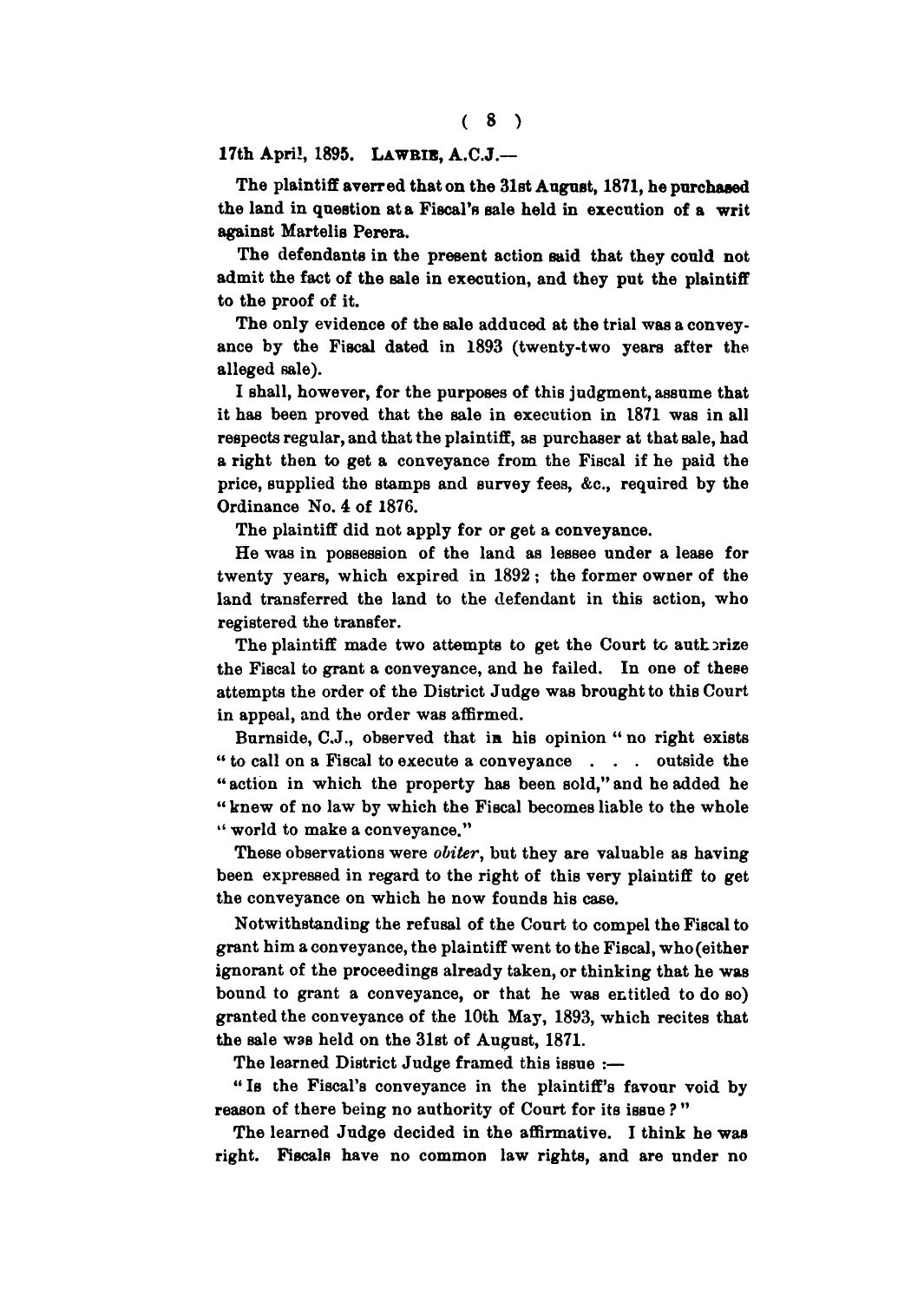**common law obligations to grant conveyances; they can do so only in strict conformity with the Civil Procedure Code. The older provisions of the Ordinance No. 4 of 1867 have been repealed.** 

**By the present law a Fiscal cannoi grant a conveyance unless he has before him a confirmation of the Bale by the Court.** 

**I can find nothing in the Code which gives a Fiscal an exceptional right to convey, without confirmation, if the sale was held before the Code came into operation.** 

**There is a difference in the form of conveyance used under the Code and that used under the Ordinance No. 4 of 1867. There is also, I believe, some difference in the amount of stamp duty now exigible. I do not think it could be contended that a Fiscal now has right to issue a conveyance in the old form, or with the old amount of stamps (in this case it is the new form of conveyance which has been signed).** 

**It seems to me that a Fiscal is so completely the creature of what remains of the Ordinance No. 4 of 1867 and of the Code that he has no right to attempt to transfer property except in strict conformity with these laws.** 

It is true that Fiscals holding office prior to August, 1890, had **more discretion given to them in the matter of giving transfers than their successors since 1890 have had, but the Fiscal who gave the conveyance in 1893 had the lesser rights and powers, and the Fiscal gave (in that year) a conveyance without the confirmation of the Court. I venture to dissent from my brothers, and to express the opinion that he acted in excess of his powers, and that the conveyance is void.** 

**Even under the old law, a Fiscal would, in my opinion, have exceeded his duty if after the lapse of ten years he had given a conveyance. Here twenty-two years had passed and new interests had been created.** 

#### **WITHERS, J.—**

**I regret that I am unable to concur with my Lord. Under the Ordinance No. 4 of 1867 it was enacted in the 54th section that no sale should be held " baa on the ground of irregularity or infor- " mality, objection to which was not made within thirty days of the " sale." If within that time no application was made under section 53 of the Ordinance to set aside the sale, on the ground of a material irregularity in the publishing or conducting it whereby the applicant sustained substantial injury, the** Bale **was good, and could not be impeached. (See** *Sillery's case* **in** *52 L. J., P. C. 7.)*  **In section 56 of the Ordinance it is enacted as follows : " If the " Court shall not have disallowed the sale, and the purchaser shall VOL . I. c**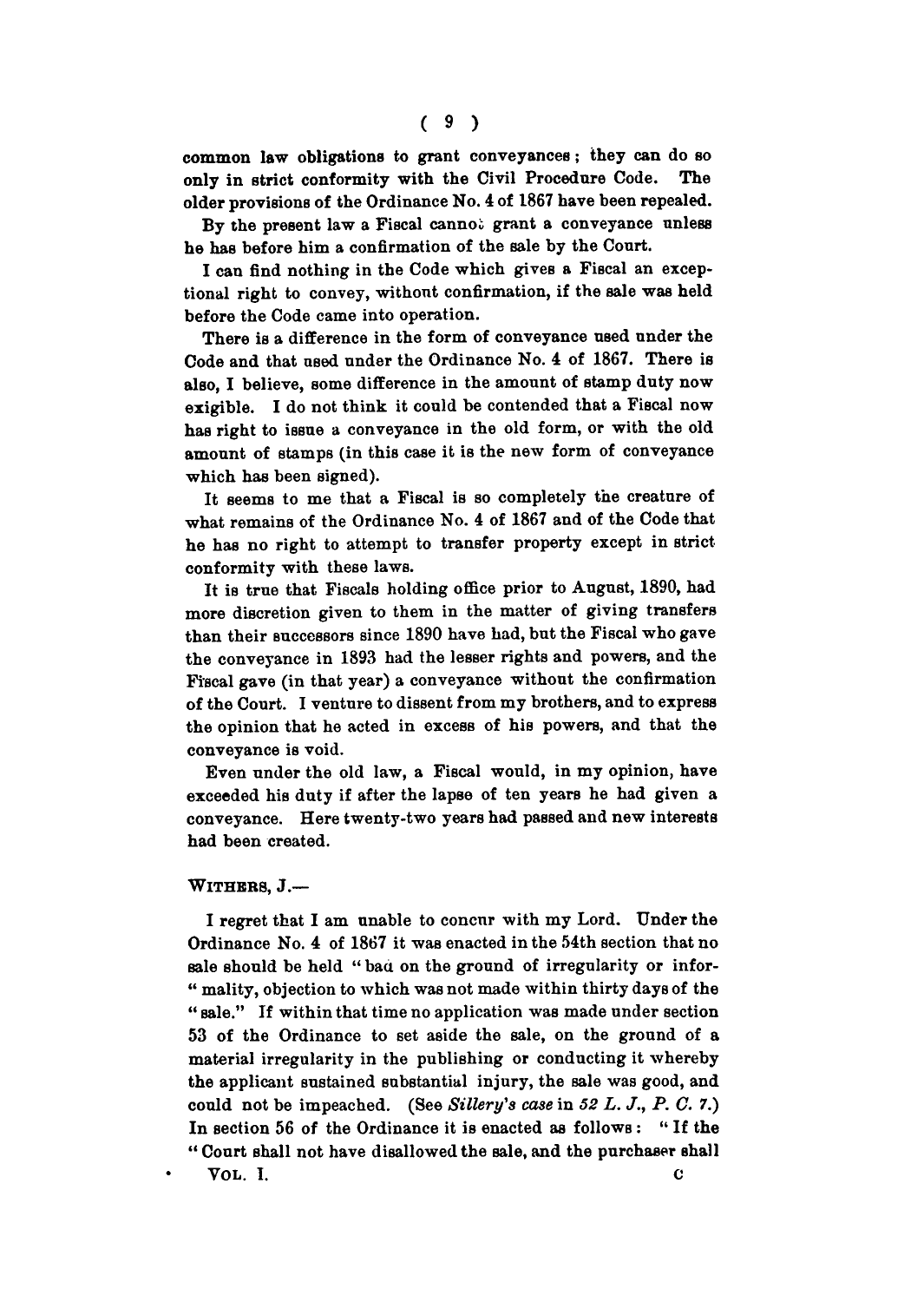### **( io )**

**" have paid the f nil amount of** the **purchase-money according to** the **«conditions of sale, and shall have supplied** the **Fiscal or Deputy " Fiscal with stamped paper of the proper amount required by law " for the conveyance of the land sold to him (which stamped paper " he shall be bound to supply when he pays the purchase-money in " full), the Fiscal or Deputy Fiscal shall make out and execute a "conveyance of the property according to the form hereunto " annexed, and marked J, in duplicate."** 

**On the 10th May, 1893, the Fiscal assigned and delivered to the appellant the conveyance of property which had been judicially sold on the 31st August, 1871, the property being a reversion of the interest in the land on the expiry of a lease for a long term of years. It was the duty of the Fiscal to grant the conveyance and a privilege of the purchaser to compel the performance of that duty.** 

**This is not a case under the 58th section of that Ordinance, in which an express order of the Court was required before the Fiscal could deliver a conveyance to the purchaser.** 

**The Ordinance No. 2 of 1889, in section 2, expressly declares that the repeal of the Ordinance in the third column thereof (including, therefore, No. 4 of 1867) should not affect any right, privilege, obligation, or liability acquired, accrued, or incurred under any enactment hereby repealed. The right to call for the Fiscal's conveyance of the property sold in 1870 had accrued to the plaintiff before the Ordinance No. 2 of 1889 had come into operation.** 

**In my opinion it is only sales of property held after the Civil Procedure Code came into operation that require an order of confirmation as a condition precedent to a Fiscal's conveyance, all other necessary conditions being fulfilled. To hold otherwise would be to give a retrospective effect to the Civil Procedure Code.** 

**I would answer the District Judge's issue in the negative, and therefore in favour of the plaintiff, who is entitled to succeed.** 

**[The foregoing judgment having been read, WITHERS, J., continued as follows :—]** 

**I venture to adhere to the foregoing opinion which I first formed on the question submitted to us for decision, and that is, to quote the words of the District Judge, " Is the Fiscal's con- " veyance in plaintiff's favour void by reason of there being no "authority of Court for its issue ?" I would therefore, for the reasons advanced in my former opinion, answer this question in the negative, and send the case back for all other questions properly raised in the pleadings or settled, as the case may be, to be decided in the Court below.** 

**The appellant is entitled to his costs in appeal.**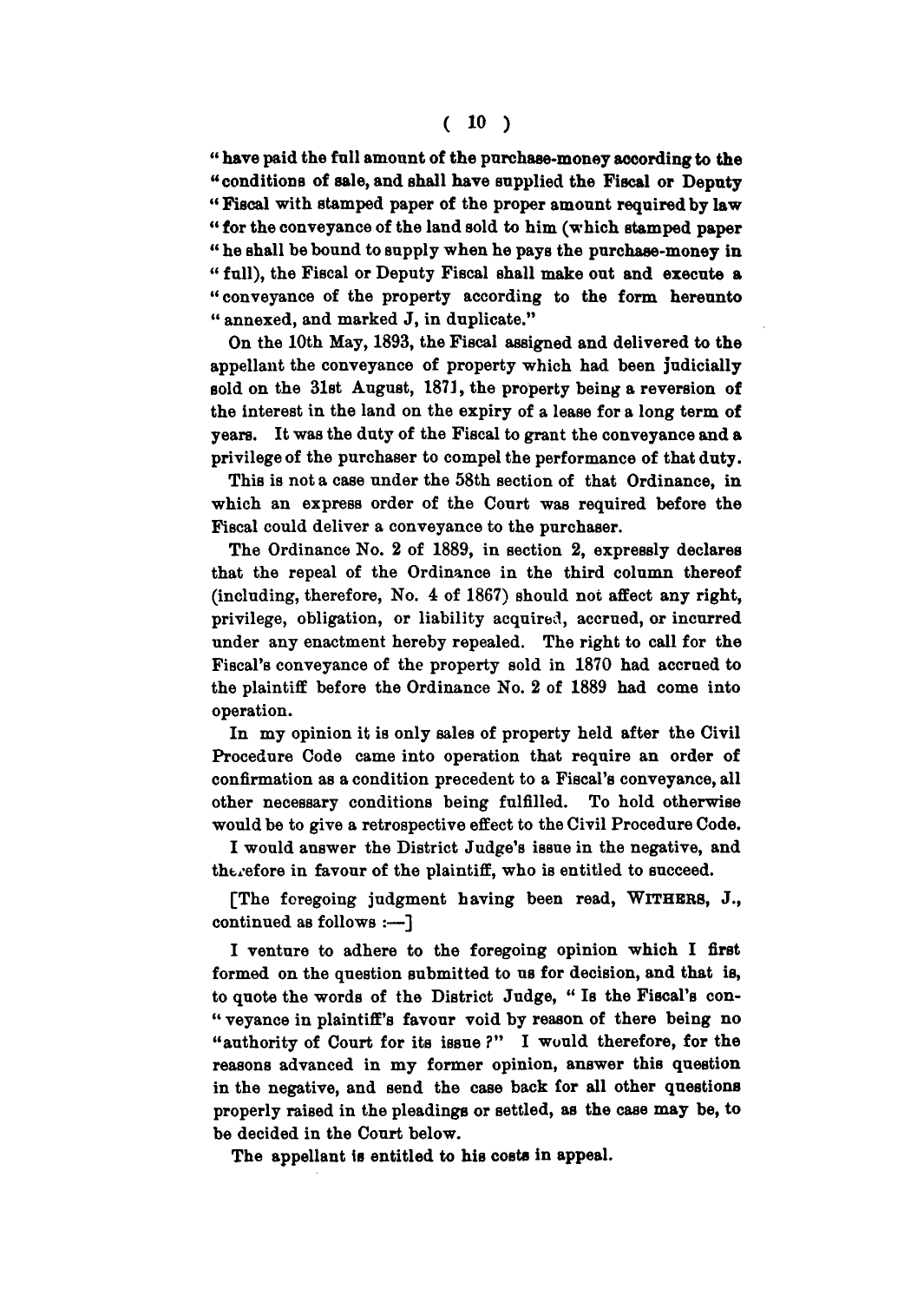# ( 11 )

**I wish to add that I am quite unable to understand how the action in which the premises were bought and sold in execution of the judgment can be considered a pending one, so as to be affected by the provisions of Bection 3 of the Civil Procedure Code. Execution happened more than twenty years ago.** 

### **BROWNS, J.—**

**On 16th May, 1870, Martelis leased the land for twenty years. On 31st August, 1871, under a writ against him in the action 4,567, D. C, Negombo, plaintiff, not as execution-creditor, but as an outsider, bought the lessor's reversionary interest, but did not cause the Fiscal to execute a conveyance in his favour. On the 11th August, 1874, the plaintiff purchased the unexpired term of the lease and entered into possession, and possessed by himself or his lessee for the rest of the period of the original lease,** *i.e.,* **to 16th May, 1890, and thereafter until 28th February, 1892, when he was evicted by defendant. Martelis, eleven days subsequently to this eviction (11th March, 1892), professed to sell to defendant the land by a deed which defendant registered on the following day, the 12th. On the 10th May, 1893, plaintiff obtained his Fiscal's conveyance, and sued on the 5th September, 1893, for declaration of his title and ejectment of defendant.** 

**Question has been raised whether the Fiscal, after the passing of the Civil Procedure Code, could legally have executed this conveyance without the sale having been confirmed by the Court under the provisions of section 283.** 

**For the defendant it is submitted that the granting of the conveyance was a step in the procedure of the action, and that, as under section 3 of the Civil Procedure Code every action pending in any court on the 1st August, 1890, should be proceeded with to final judgment and execution, under the provisions of the Code confirmation of the sale was necessary, since the Code had repealed the provisions of part 9, sections 47-58, of the Fiscals' Ordinance, No. 4 of 1867.** 

**For the plaintiff it is contended that the right or privilege of the plaintiff to obtain this conveyance, and the liability of the Fiscal to execute and grant it, was saved from repeal in his favour by section 2 of the Code.** 

**I hold that the latter contention must prevail. It is not shown that the action 4,567 was still pending on the 1st August, 1890. The last entry in its journal is of date 12th December, 1871, and apparently shows that the creditor then received payment in satisfaction of his decree.**